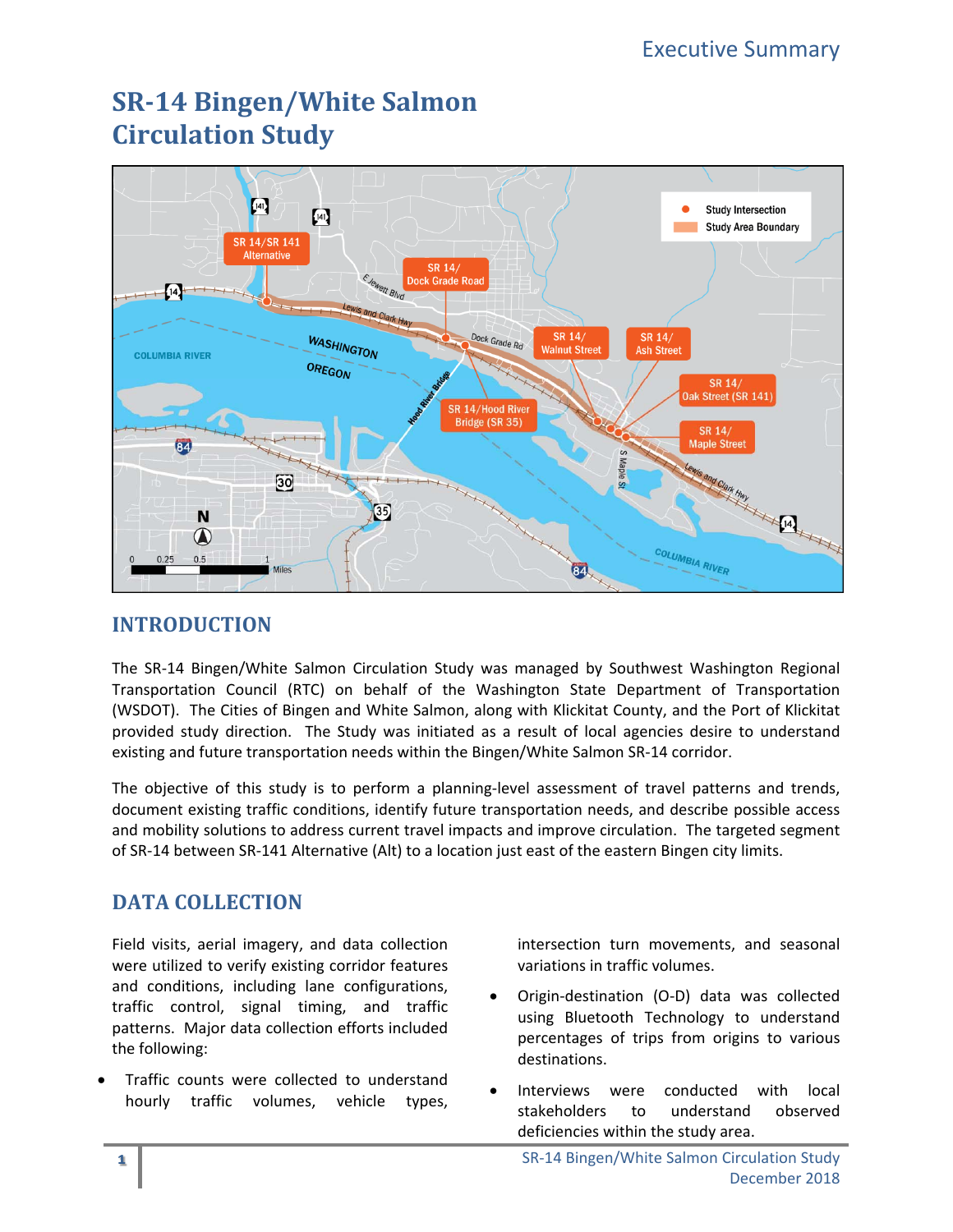- 2012‐2014 collision data was collected to identify safety concerns.
- Parking utilization data was collected to understand parking supply.
- Train data was collected at the Maple Street crossing to understand train frequency and duration.



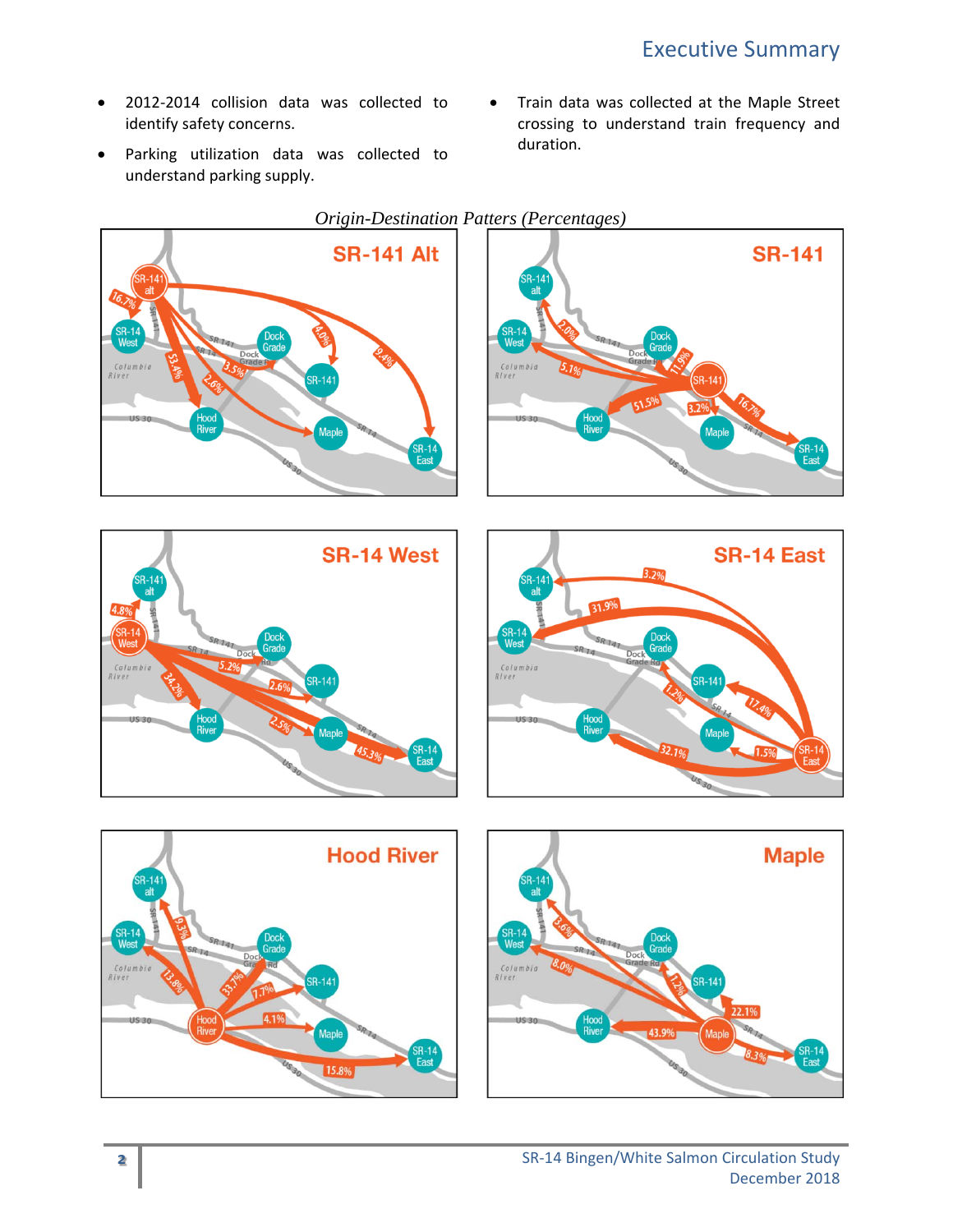#### **EXISTING CONDITION**

Under the existing conditions, the SR‐14 corridor meets the WSDOT Highway LOS C standard for all segments except the eastbound direction on Segment 1 (SR‐141 Alt to Hood River Bridge). The eastbound traffic on this Segment experiences slightly more congestion because of traffic volume levels approaching the traffic signal at the Hood River Bridge access road intersection.

### **Bingen Point Access**

In August 2017, WSDOT identified Concept 14 as the preferred new grade‐separated railroad crossing for access to the Bingen Point. This concept would provide a new railroad undercrossing and roundabout on SR 14 at Elm Street—roughly 0.2 miles east of Maple Street.

#### **FUTURE BUILD CONDITION**

Based on the findings of the future No Build conditions assessment, improvements to the SR‐14 corridor were identified and analyzed as part of the Build Conditions analysis. These improvements were analyzed in combination with WSDOT's proposed Bingen Point Access project.

Under Future Build Conditions, the Highway LOS analysis shows a projected increase in congestion as shown in the following figure. This increased congestion would occur because of the new roundabout at SR‐14/Elm Street, which would provide additional access to Bingen Point. As a result, traffic volumes on SR‐ 14 between Elm Street and Maple Street would increase, which would cause more platooning.



*Future Build Condition Level of Service*

#### **CONCLUSION**

The following potential improvements are presented for consideration to reduce congestion, improve connectivity, and enhance mobility along SR‐14.

The construction costs included are planning‐ level estimates intended to provide only a magnitude of scale and do not include costs for design, engineering, or right‐of‐way acquisition.